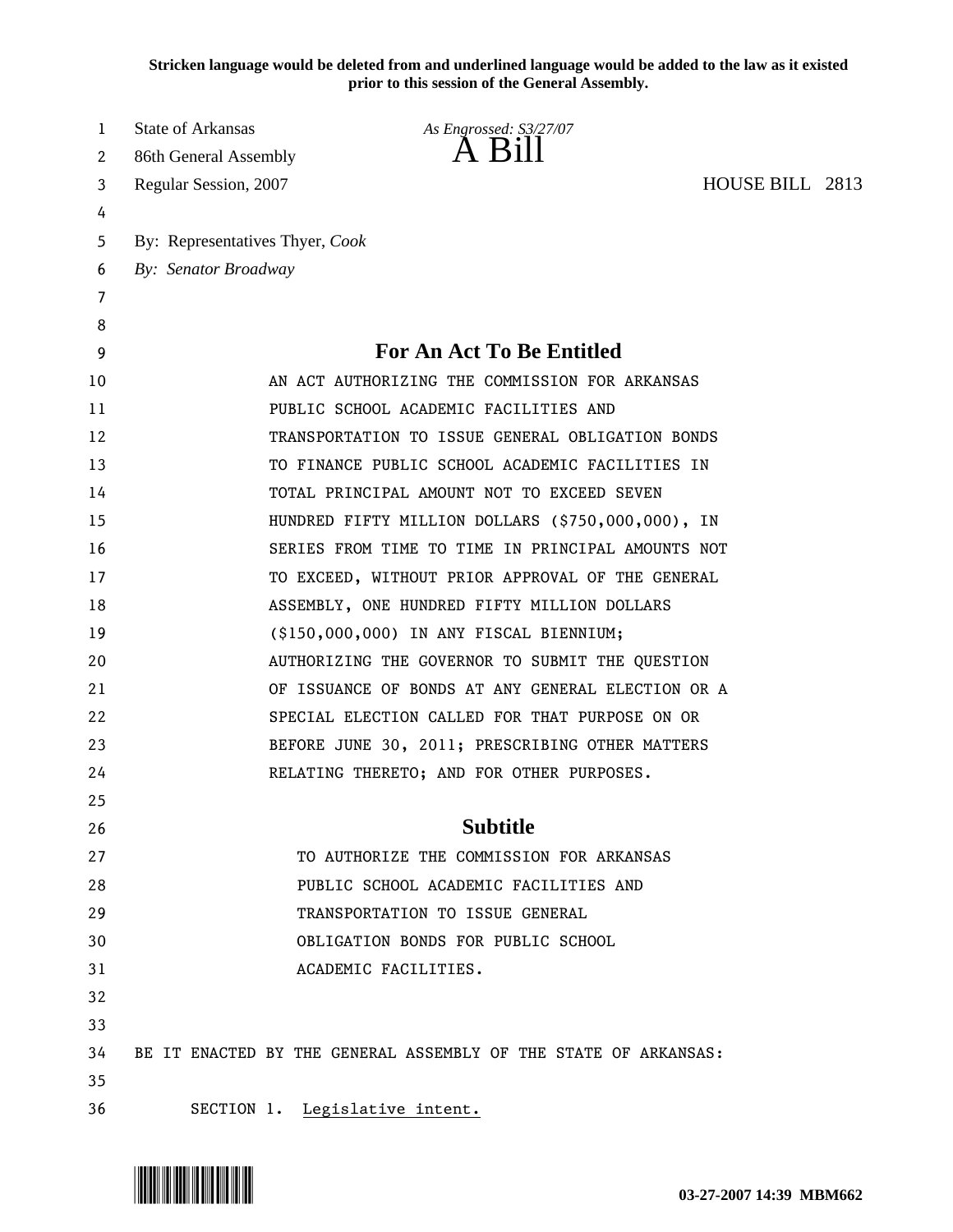| 1  | The General Assembly finds:<br>(a)                                            |
|----|-------------------------------------------------------------------------------|
| 2  | Holdings in Lake View School District No. 25 v. Huckabee,<br>(1)              |
| 3  | 351 Ark. 31 (2002), require the State of Arkansas to provide adequate public  |
| 4  | school academic facilities for students in the state; and                     |
| 5  | (2) It is the duty of the General Assembly to guarantee that                  |
| 6  | adequate funds exist to meet public school academic facilities needs.         |
| 7  | The purpose of this act is to provide a mechanism for public<br>(b)           |
| 8  | school academic facilities in the event that moneys on hand are not           |
| 9  | sufficient to meet facilities needs.                                          |
| 10 |                                                                               |
| 11 | SECTION 2. Arkansas Code Title 6, Chapter 20, is amended to add an            |
| 12 | additional subchapter as follows:                                             |
| 13 | $6 - 20 - 2601$ . Title.                                                      |
| 14 | This subchapter shall be known and may be cited as the "Arkansas Public       |
| 15 | School Academic Facilities Financing Act of 2007".                            |
| 16 |                                                                               |
| 17 | 6-20-2602. Definitions.                                                       |
| 18 | As used in this subchapter:                                                   |
| 19 | (1) "Bonds" means any bonds, notes, interim certificates, or                  |
| 20 | other evidences of indebtedness;                                              |
| 21 | (2) "Commission" means the Commission for Arkansas Public School              |
| 22 | Academic Facilities and Transportation or its successor;                      |
| 23 | (3) "Debt service" means principal, interest, redemption                      |
| 24 | premiums, if any, and trustee's fees, paying agent's fees, dissemination      |
| 25 | agent's fees, and like servicing fees relative to a bond;                     |
| 26 | "Develop" means to plan, design, construct, acquire by<br>(4)                 |
| 27 | purchase, own, rehabilitate, lease as lessor or lessee, enter into lease-     |
| 28 | purchase agreements with respect to, or install or equip any lands,           |
| 29 | buildings, improvements, machinery, equipment, or other properties of         |
| 30 | whatever nature, real, personal, or mixed;                                    |
| 31 | (5) "Federal Deposit Insurance Corporation" means the Federal                 |
| 32 | Deposit Insurance Corporation or its successor that insures commercial banks; |
| 33 | (6) "General revenues of the state" means the revenues described              |
| 34 | and enumerated in § 19-6-201 of the Revenue Classification Law, § 19-6-101 et |
| 35 | seq., or in any successor law;                                                |
| 36 | "Nationally recognized rating agency" means Moody's<br>(7)                    |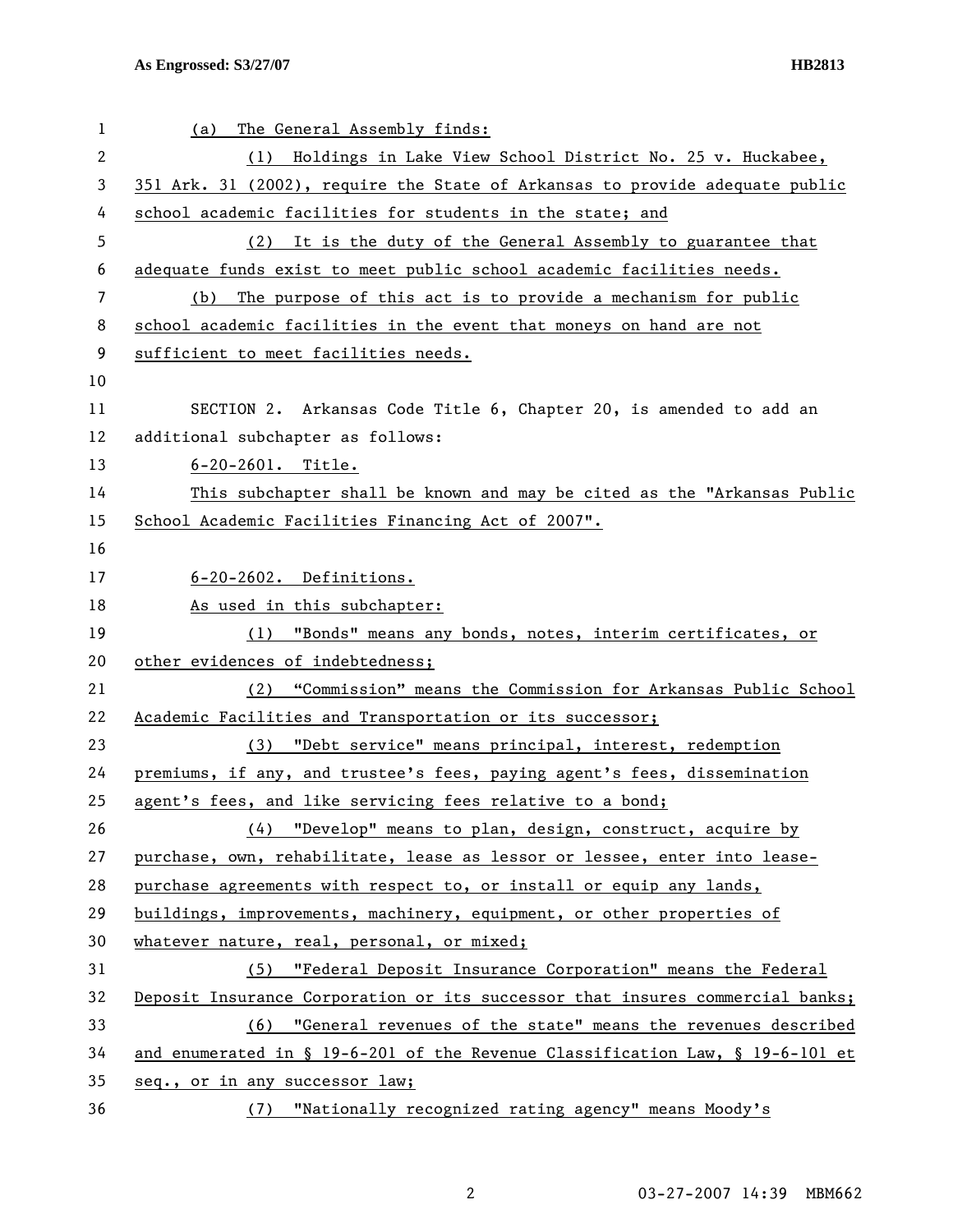| 1  | Investors Service, Inc., Standard & Poor's, Fitch Ratings, or any other       |
|----|-------------------------------------------------------------------------------|
| 2  | nationally recognized rating agency approved by the State Investing Office;   |
| 3  | and                                                                           |
| 4  | "State Investing Office" means the Treasurer of State for<br>(8)              |
| 5  | the investment of any funds established on the books of the State Treasury,   |
| 6  | and the commission for the investment of any funds held outside the State     |
| 7  | Treasury.                                                                     |
| 8  |                                                                               |
| 9  | 6-20-2603. Authority to issue bonds.                                          |
| 10 | $(a)(1)(A)$ The commission is hereby authorized to issue bonds of the         |
| 11 | State of Arkansas to be known as State of Arkansas Public School Academic     |
| 12 | Facilities General Obligation bonds, in total principal amount not to exceed  |
| 13 | seven hundred fifty million dollars (\$750,000,000), for the purposes of this |
| 14 | subchapter.                                                                   |
| 15 | The limitation on the total principal amount of bonds<br>(B)                  |
| 16 | under subdivision $(a)(1)(A)$ of this section is a limitation on the total    |
| 17 | principal amount of indebtedness to be repaid by the State of Arkansas.       |
| 18 | (2) The bonds may be issued in one (1) or more series as                      |
| 19 | required under this subchapter.                                               |
| 20 | (b) Unless the General Assembly authorizes a greater principal amount         |
| 21 | to be issued during a fiscal biennium, the total principal amount of bonds to |
| 22 | be issued during any fiscal biennium shall not exceed one hundred fifty       |
| 23 | million dollars (\$150,000,000).                                              |
| 24 | $(c)(1)$ Before any bonds may be issued during a fiscal biennium, the         |
| 25 | commission shall submit to the Governor a written plan:                       |
| 26 | Setting forth criteria to be used by the commission in<br>(A)                 |
| 27 | choosing the public school academic facilities projects to be financed with   |
| 28 | the proceeds derived from the sale of the bonds; and                          |
| 29 | Requesting authorization for the projected maximum<br>(B)                     |
| 30 | principal amount of bonds required to be issued in the fiscal biennium.       |
| 31 | Upon receipt of the written plan, the Governor shall:<br>(2)                  |
| 32 | Confer with the Chief Fiscal Officer of the State<br>(A)                      |
| 33 | concerning whether the annual amount of general revenue funds required to be  |
| 34 | set aside from the General Revenues of the State under the Revenue            |
| 35 | Stabilization Law of Arkansas, § 19-5-101 et seq., for payment of debt        |
| 36 | service requirements in connection with the bonds during either year of the   |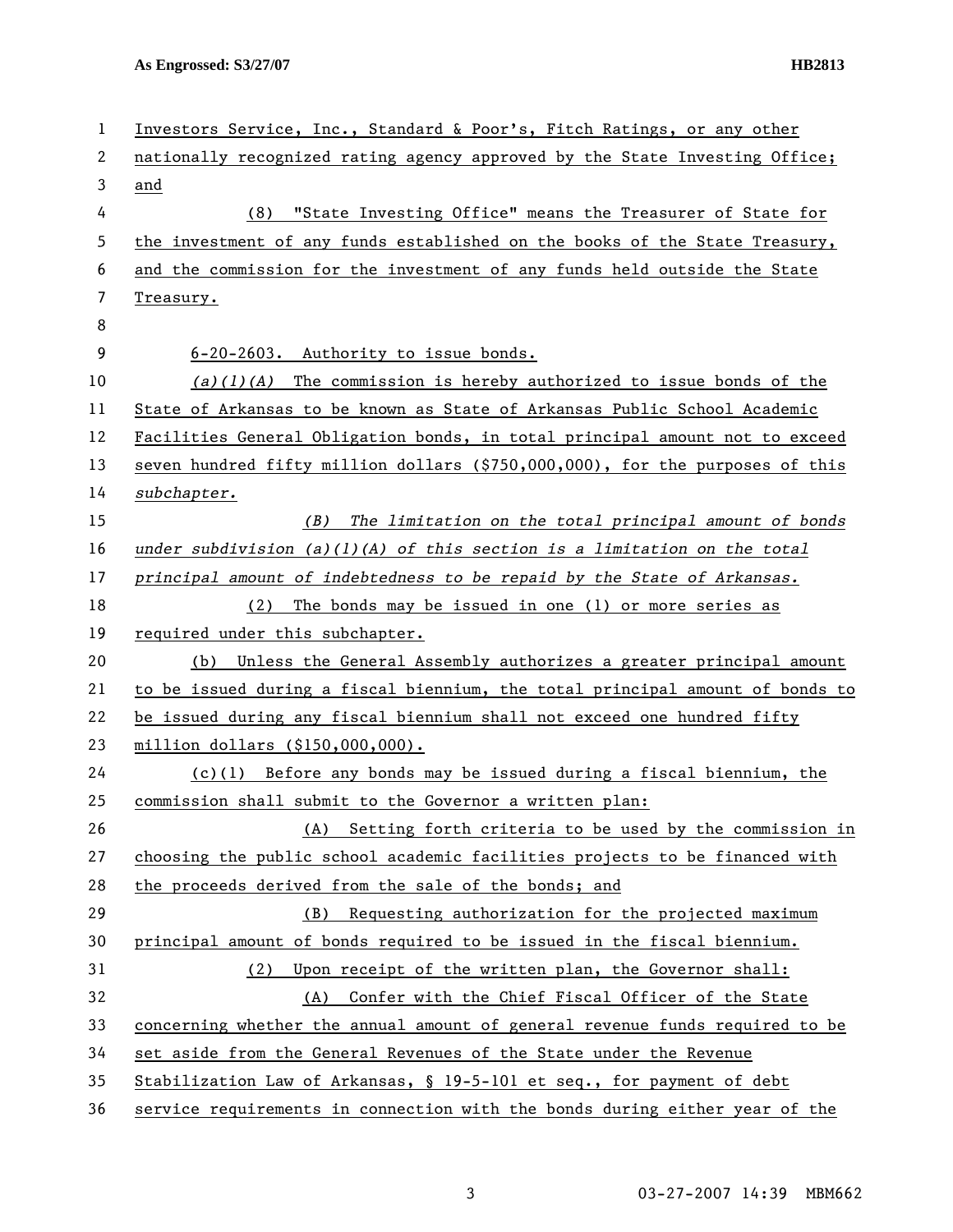| 1              | fiscal biennium in which the bonds are to be issued would require moneys from |
|----------------|-------------------------------------------------------------------------------|
| 2              | the General Revenues of the State that would work undue hardship upon any     |
| 3              | agency or program supported from the General Revenues of the State under the  |
| 4              | provisions of the Revenue Stabilization Law of Arkansas, § 19-5-101 et seq.;  |
| 5              | and                                                                           |
| 6              | Upon compliance with subdivision $(c)(2)(A)$ of this<br>(B)                   |
| $\overline{7}$ | section, obtain the review of:                                                |
| 8              | The Joint Budget Committee if the General<br>(i)                              |
| 9              | Assembly is in session; or                                                    |
| 10             | The Legislative Council if the General Assembly<br>(ii)                       |
| 11             | is not in session.                                                            |
| 12             | $(d)(1)$ If the Governor deems it to be in the public interest, he or         |
| 13             | she by proclamation shall authorize the commission to proceed with the        |
| 14             | issuance of the bonds in one (1) or more series up to the maximum principal   |
| 15             | amount for the fiscal biennium approved by the Governor.                      |
| 16             | $(2)(A)$ If the Governor refuses to give his or her approval for              |
| 17             | the issuance of the bonds by declining to issue a proclamation approving the  |
| 18             | issuance, he or she shall promptly notify the commission in writing and the   |
| 19             | bonds shall not be issued.                                                    |
| 20             | The commission may resubmit a request to the Governor<br>(B)                  |
| 21             | for the approval of the issuance of the bonds.                                |
| 22             | The issue as resubmitted to the Governor shall be<br>(C)                      |
| 23             | dealt with in the same manner as provided for the initial request for         |
| 24             | authority to issue the bonds.                                                 |
| 25             |                                                                               |
| 26             | 6-20-2604. Terms and characteristics of bonds.                                |
| 27             | The bonds shall be issued in series in amounts sufficient to<br>(a)           |
| 28             | finance all or any part of public school academic facility project costs with |
| 29             | the respective series to be designated in alphabetical order, by the year in  |
| 30             | which issued, or both.                                                        |
| 31             | $(b)(1)$ Each series of bonds shall have the date as the commission           |
| 32             | determines and shall mature or be subject to mandatory sinking fund           |
| 33             | redemption as determined by the commission, over a period ending not later    |
| 34             | than thirty (30) years after the date of the bonds of each series.            |
| 35             | Pending the issuance of bonds under this subchapter, the<br>(2)               |
| 36             | commission may issue temporary notes maturing not more than five (5) years    |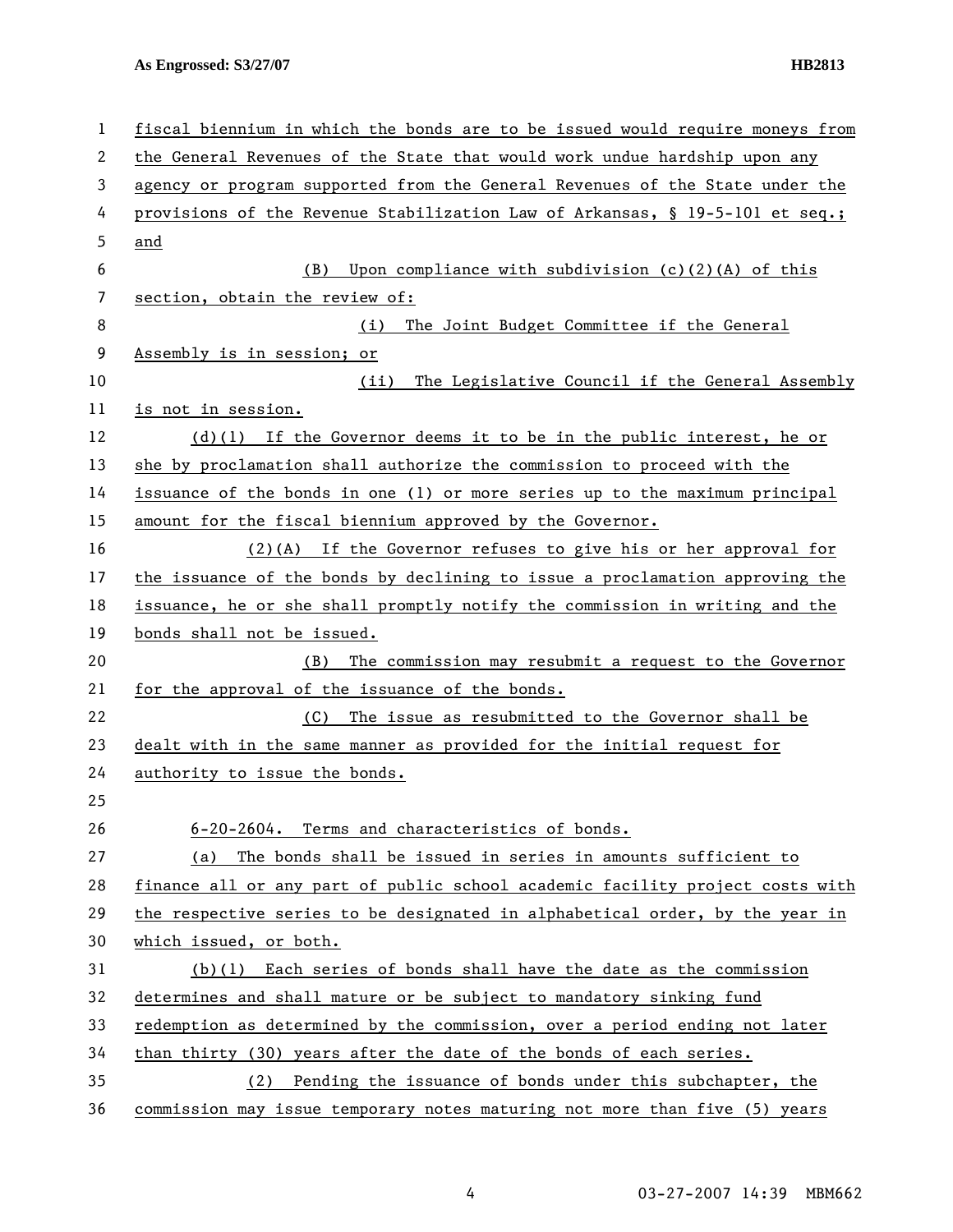| 1  | from the date of issuance to be exchanged for or paid from the proceeds of    |
|----|-------------------------------------------------------------------------------|
| 2  | bonds when the bonds are issued.                                              |
| 3  | $(c)(1)$ Each series of bonds shall bear interest whether or not subject      |
| 4  | to federal income taxation at the rate or rates accepted by the commission.   |
| 5  | Interest shall be payable at such times as the commission<br>(2)              |
| 6  | shall determine.                                                              |
| 7  | The commission shall determine:<br>(d)                                        |
| 8  | The form of the bonds;<br>(1)                                                 |
| 9  | The denomination of the bonds;<br>(2)                                         |
| 10 | Whether the bonds may be exchanged for bonds of another form<br>(3)           |
| 11 | or denomination bearing the same rate of interest and date of maturity;       |
| 12 | (4)<br>Whether the bonds may be payable within or without the                 |
| 13 | state;                                                                        |
| 14 | Whether the bonds may be subject to redemption prior to<br>(5)                |
| 15 | maturity, including:                                                          |
| 16 | The manner of redemption; and<br>(A)                                          |
| 17 | The redemption prices; and<br>(B)                                             |
| 18 | Any other terms and conditions of the bonds.<br>(6)                           |
| 19 | The bonds shall have all the qualities of negotiable instruments<br>(e)       |
| 20 | or securities under the laws of the state, subject to the provision for       |
| 21 | registration of ownership.                                                    |
| 22 |                                                                               |
| 23 | 6-20-2605. Purpose of bonds.                                                  |
| 24 | Bonds issued under this subchapter shall be issued to finance on a            |
| 25 | temporary or permanent basis or to develop one (1) or more public school      |
| 26 | academic facility projects, and the proceeds of the bonds shall be applied to |
| 27 | the payment of public school academic facility project costs, the costs and   |
| 28 | expenses of issuance of the bonds, the repayment of indebtedness incurred to  |
| 29 | pay public school academic facility project costs, or for refunding of bonds  |
| 30 | as provided in § 6-20-2613.                                                   |
| 31 |                                                                               |
| 32 | 6-20-2606. Resolutions and trust indentures.                                  |
| 33 | The bonds shall be authorized by resolution of the commission.<br>(a)         |
| 34 | Each resolution shall contain the terms, covenants, and conditions<br>(b)     |
| 35 | deemed desirable for the bonds, including without limitation conditions       |
| 36 | pertaining to:                                                                |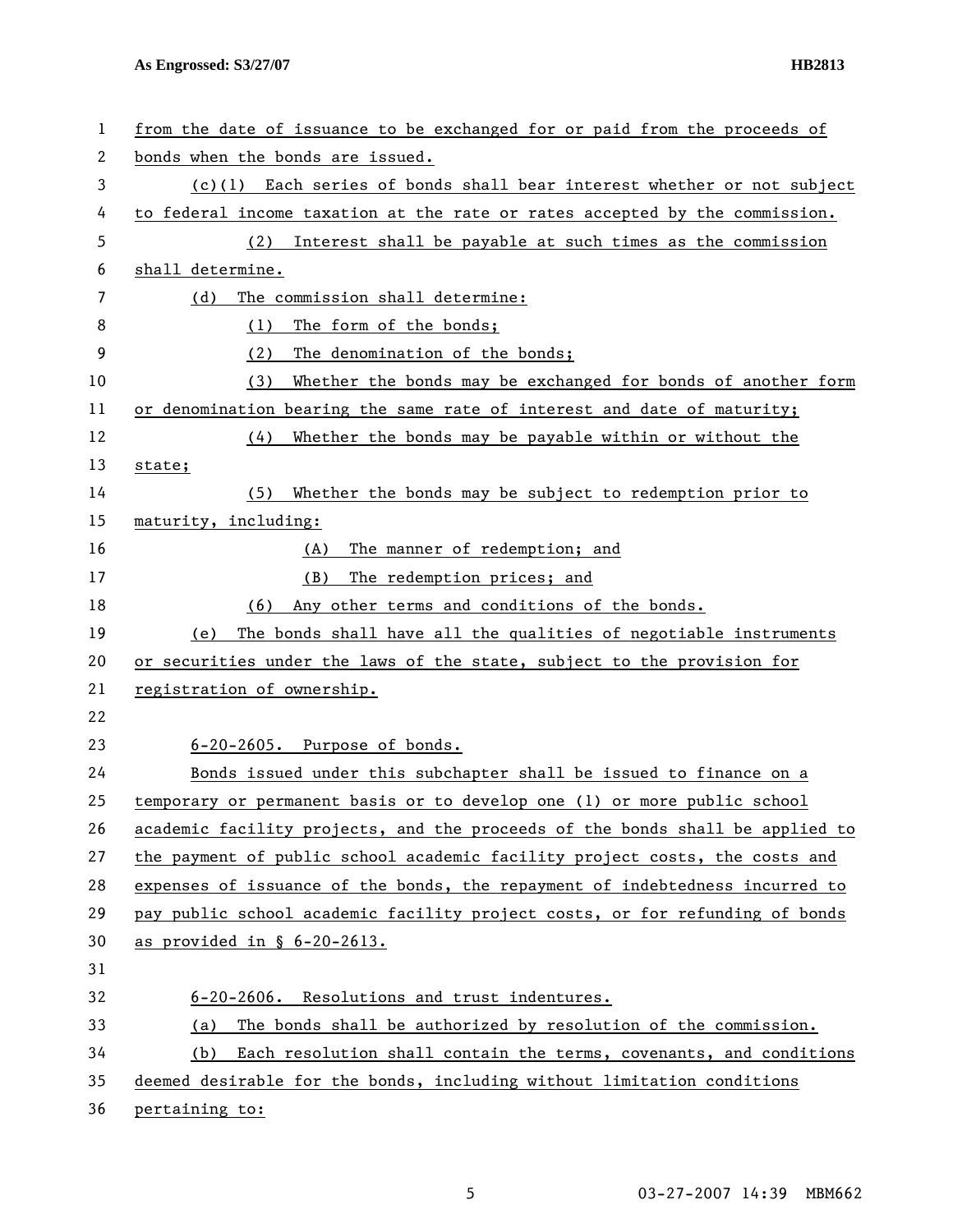| 1            | The establishment and maintenance of funds and accounts;<br>(1)               |
|--------------|-------------------------------------------------------------------------------|
| $\mathbf{2}$ | (2)<br>The deposit and investment of revenues and of bond proceeds;           |
| 3            | and                                                                           |
| 4            | The rights and obligations of the state, its officers and<br>(3)              |
| 5            | officials, the commission, and the registered owners of the bonds.            |
| 6            | The resolution of the commission may provide for the execution and<br>(c)     |
| 7            | delivery by the commission of one (1) or more trust indentures with one (1)   |
| 8            | or more banks or trust companies located within or without the state,         |
| 9            | containing any of the terms, covenants, and conditions stated in subsection   |
| 10           | (b) of this section.                                                          |
| 11           | (d) A trust indenture shall be binding upon the state and its                 |
| 12           | agencies, officers, and officials to the extent set forth in this subchapter. |
| 13           |                                                                               |
| 14           | $6-20-2607$ . Form of bond - Signatures.                                      |
| 15           | (a) Each bond shall:                                                          |
| 16           | Be signed with the manual or facsimile signatures of the<br>(1)               |
| 17           | Governor, the members of the commission, and the Treasurer of State; and      |
| 18           | Have affixed, imprinted, or lithographed on the bond the<br>(2)               |
| 19           | Great Seal of the State of Arkansas.                                          |
| 20           | Interest coupons attached to the bonds, if any, shall be signed<br>(b)        |
| 21           | with the facsimile signature of the Treasurer of State.                       |
| 22           | Delivery of the bonds and coupons so executed shall be valid<br>(c)           |
| 23           | notwithstanding any change in persons holding such offices occurring after    |
| 24           | the bonds have been executed.                                                 |
| 25           |                                                                               |
| 26           | 6-20-2608. Sale of bonds.                                                     |
| 27           | The bonds may be sold:<br>(a)                                                 |
| 28           | (1) Either at public or private sale in a manner and upon such                |
| 29           | terms as the commission determines to be reasonable and expedient for the     |
| 30           | purposes for which the commission was created; and                            |
| 31           | (2) At the price the commission determines acceptable, including              |
| 32           | sale at a discount.                                                           |
| 33           | The commission may employ administrative agents, fiscal agents,<br>(b)        |
| 34           | underwriters, architects, accountants, engineers, and legal counsel and may   |
| 35           | pay them reasonable compensation from the proceeds of the bonds.              |
| 36           | (c) The fees of any trustee or paying agent as well as the costs of           |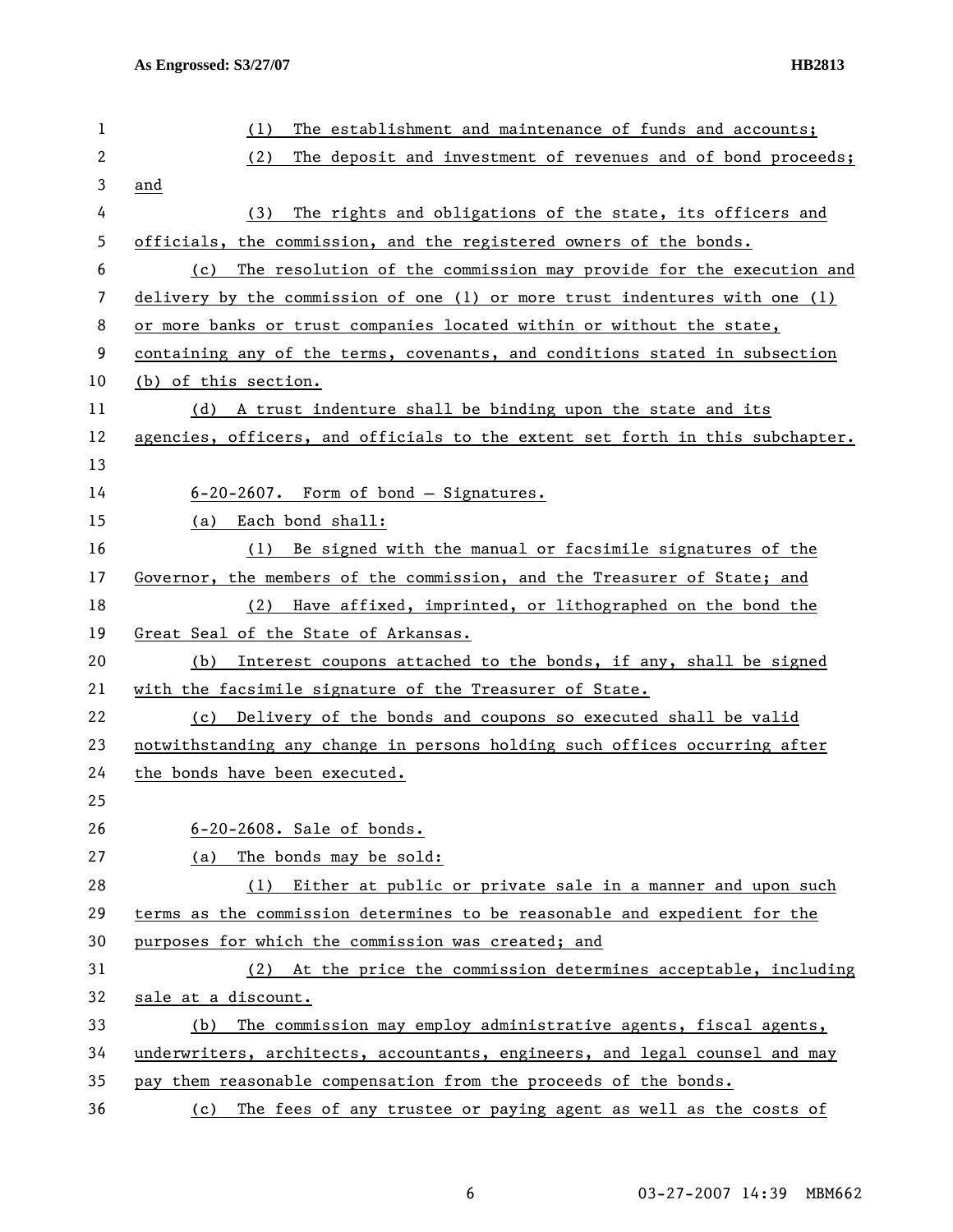| 1  | publication of notices and of printing of the bonds, official statements, and |
|----|-------------------------------------------------------------------------------|
| 2  | other documents relating to the sale of the bonds, the fees of any rating     |
| 3  | agency, and other reasonable costs of issuing and selling the bonds incurred  |
| 4  | by the commission may be paid from the proceeds of the bonds.                 |
| 5  |                                                                               |
| 6  | 6-20-2609. Proceeds of bonds.                                                 |
| 7  | (a) The proceeds from the sale of the bonds shall be deposited by the         |
| 8  | recipient thereof, as received, into trust funds either established in the    |
| 9  | State Treasury, or into accounts established outside the State Treasury in    |
| 10 | the name of the commission, to accomplish the purposes of this subchapter, in |
| 11 | amounts or portions as set forth in the resolution or trust indenture         |
| 12 | authorizing or securing the bonds issued to finance the development of public |
| 13 | school academic facilities projects.                                          |
| 14 | $(b)(1)$ There is established as a trust fund in the State Treasury an        |
| 15 | account designated as the School Academic Facilities Financing Act of 2007    |
| 16 | Bond Fund that is being created to provide for payment of all or a part of    |
| 17 | the debt service in connection with bonds issued under this subchapter.       |
| 18 | $(2)(A)$ The Treasurer of State shall establish separate accounts             |
| 19 | and subaccounts within the fund to correspond to the applicable series of     |
| 20 | bonds.                                                                        |
| 21 | (B)<br>In addition, there may be created in the State                         |
| 22 | Treasury such other funds, accounts, or subaccounts as the commission may     |
| 23 | determine to be necessary to accomplish the purposes of this subchapter.      |
| 24 | $(c)(1)$ All procedures and methods for the application of proceeds of        |
| 25 | any series of bonds to the financing of public school academic facilities     |
| 26 | project costs shall be set forth in writing.                                  |
| 27 | The writings shall be maintained as a part of the records of<br>(2)           |
| 28 | the commission.                                                               |
| 29 | The proceeds from the sale of the bonds and any moneys in the bond<br>(d)     |
| 30 | fund may be invested and reinvested by the State Investing Office in any of   |
| 31 | the following:                                                                |
| 32 | Direct obligations of the United States of America,<br>(1)                    |
| 33 | including obligations issued or held in book-entry form on the books of the   |
| 34 | Commission of the Treasury or obligations that are unconditionally guaranteed |
| 35 | as to principal and interest by the United States of America;                 |
| 36 | (2) Bonds, debentures, notes, or other evidences of indebtedness              |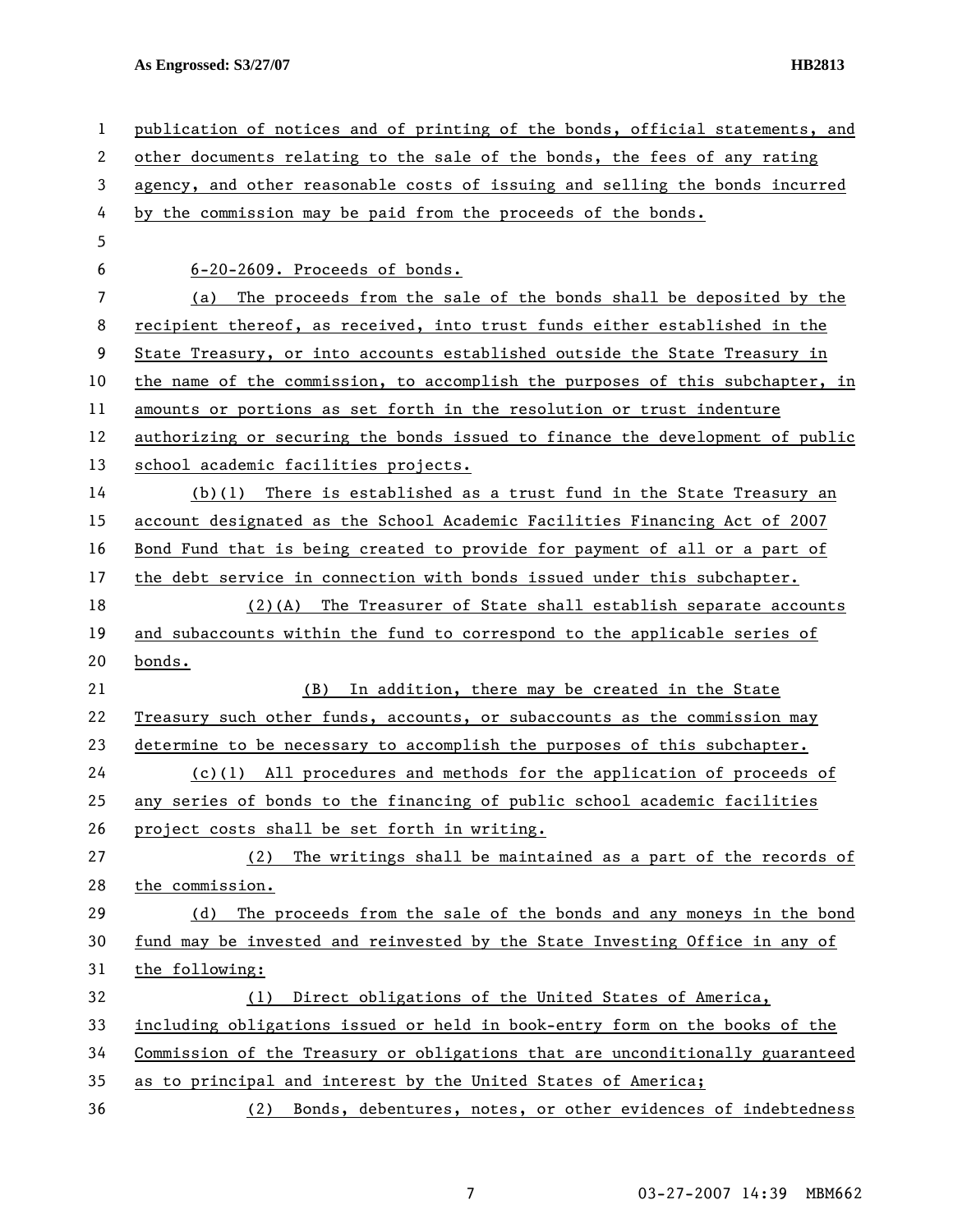| 1  | issued or guaranteed by any agencies of the United States government that are |
|----|-------------------------------------------------------------------------------|
| 2  | backed by the full faith and credit of the United States of America;          |
| 3  | (3) Senior debt obligations issued or guaranteed by agencies of               |
| 4  | the United States government that are non-full faith and credit agencies;     |
| 5  | (4) Money market funds investing exclusively in the investments               |
| 6  | described in subdivision (e)(1), (2), or (3) of this section;                 |
| 7  | (5) Certificates of deposit providing for deposits secured at                 |
| 8  | all times by collateral described in subdivisions (e)(1), (2), or (3) of this |
| 9  | section if:                                                                   |
| 10 | The certificates of deposit are issued by commercial<br>(A)                   |
| 11 | banks whose deposits are insured by the Federal Deposit Insurance Corporation |
| 12 | and whose collateral is held by a third party; and                            |
| 13 | (B) The State Investing Office or its assigns have a                          |
| 14 | perfected first security interest in the collateral;                          |
| 15 | (6) Certificates of deposit, savings accounts, deposit accounts               |
| 16 | or money market deposits, all of which are fully insured by the Federal       |
| 17 | Deposit Insurance Corporation;                                                |
| 18 | (7) Bonds or notes issued by the state or any municipality,                   |
| 19 | county, or school district, community college district, or regional solid     |
| 20 | waste management district in the state or any agency or instrumentality of    |
| 21 | the state;                                                                    |
| 22 | Investment agreements with financial institutions or<br>(8)                   |
| 23 | insurance companies which are rated in one (1) of the two (2) highest rating  |
| 24 | categories of a nationally recognized rating agency;                          |
| 25 | (9) Repurchase agreements providing for the transfer of                       |
| 26 | securities from a dealer bank or securities firm to the State Investing       |
| 27 | Office and the transfer of cash from the State Investing Office to the dealer |
| 28 | bank or securities firm with an agreement that the dealer bank or securities  |
| 29 | firm will repay the cash plus a yield to the State Investing Office in        |
| 30 | exchange for the securities at a specified date if the repurchase agreements  |
| 31 | satisfy the following criteria:                                               |
| 32 | Repurchase agreements must be between the State<br>(A)                        |
| 33 | Investing Office and a dealer bank or securities firm described as follows:   |
| 34 | Dealers with at least one hundred million<br>(i)                              |
| 35 | dollars $($100,000,000)$ in capital; or                                       |
| 36 | (ii) Banks whose deposits are insured by the Federal                          |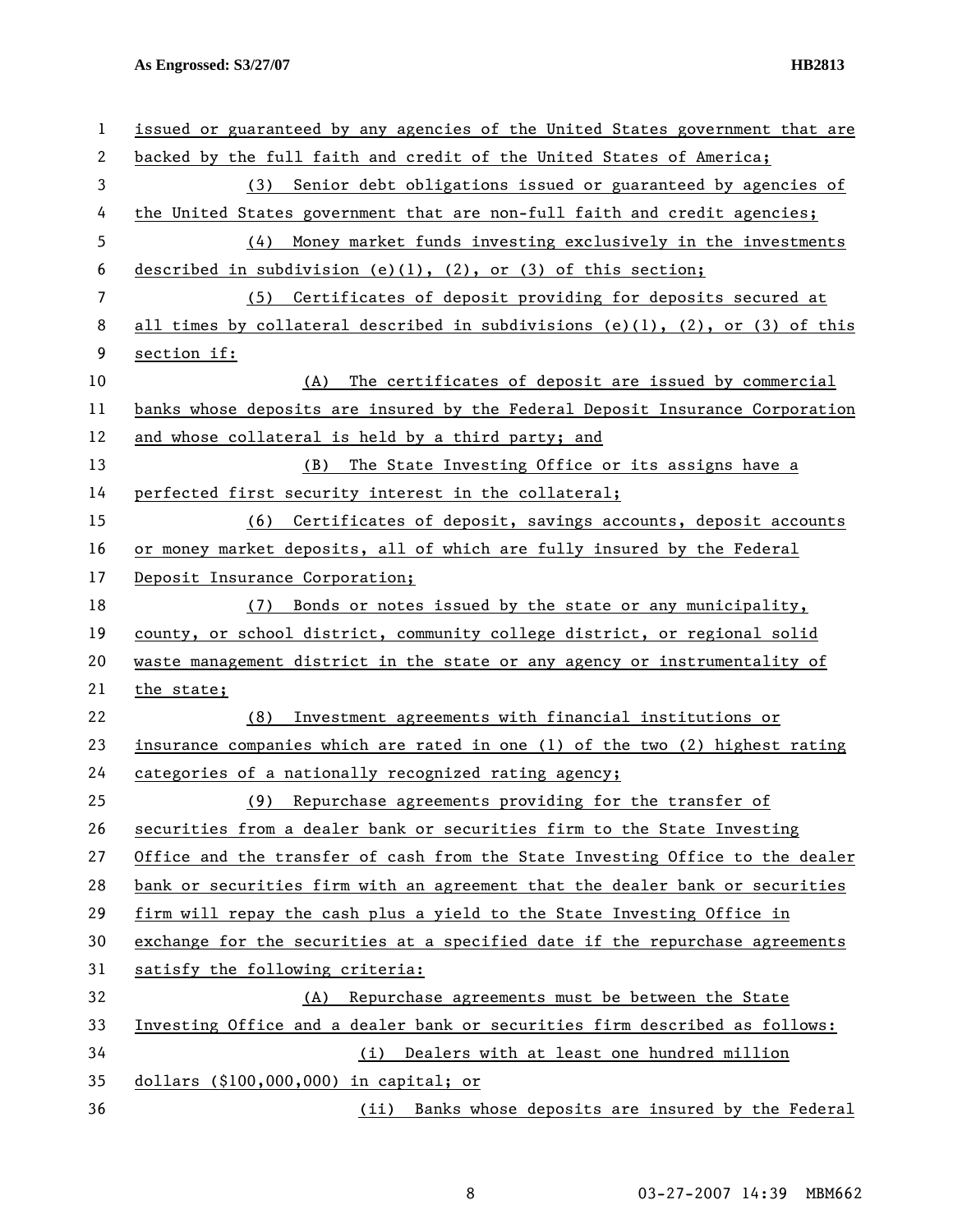| 1  | Deposit Insurance Corporation; and                                            |
|----|-------------------------------------------------------------------------------|
| 2  | The written repurchase agreement contract must include<br>(B)                 |
| 3  | the following:                                                                |
| 4  | Securities that are acceptable for transfer are<br>(i)                        |
| 5  | those listed in subdivision (e)(1),(2), or (3) of this section;               |
| 6  | The term of the repurchase agreement may be up<br>(ii)                        |
| 7  | to thirty (30) days;                                                          |
| 8  | (iii) The collateral must be delivered to the State                           |
| 9  | Investing Office, trustee if the trustee is not supplying the collateral, or  |
| 10 | to a third party acting as agent for the trustee if the trustee is supplying  |
| 11 | the collateral, before or at the time of the payment and perfection by        |
| 12 | possession of certificated securities; and                                    |
| 13 | (iv)(a) The securities must be valued weekly,                                 |
| 14 | market-to-market at current market price plus accrued interest.               |
| 15 | (b) The value of collateral must be equal to                                  |
| 16 | one hundred three percent (103%) of the amount of cash transferred by the     |
| 17 | State Investing Office to the dealer bank or security firm under the          |
| 18 | repurchase agreement plus accrued interest.                                   |
| 19 | (c) If the value of securities held as                                        |
| 20 | collateral declines below one hundred and three percent (103%) of the value   |
| 21 | of the cash transferred by the State Investing Office, then additional cash,  |
| 22 | acceptable securities, or a combination of cash and securities must be        |
| 23 | transferred and held by the State Investing Office; and                       |
| 24 | Any other investment authorized by state law.<br>(10)                         |
| 25 |                                                                               |
| 26 | 6-20-2610. Full faith and credit of state pledged to repay bonds.             |
| 27 | The bonds shall be the direct general obligations of the state for the        |
| 28 | payment of debt service on which the full faith and credit of the state are   |
| 29 | irrevocably pledged so long as any such bonds are outstanding. The bonds      |
| 30 | shall be payable from the general revenues of the state, and the amount of    |
| 31 | general revenues of the state as is necessary is and shall remain pledged to  |
| 32 | the payment of debt service on the bonds.                                     |
| 33 |                                                                               |
| 34 | 6-20-2611. Payment of debt service on the bonds.                              |
| 35 | (a)(1) On or before the commencement of each fiscal year, the Chief           |
| 36 | Fiscal Officer of the State shall determine the estimated amount required for |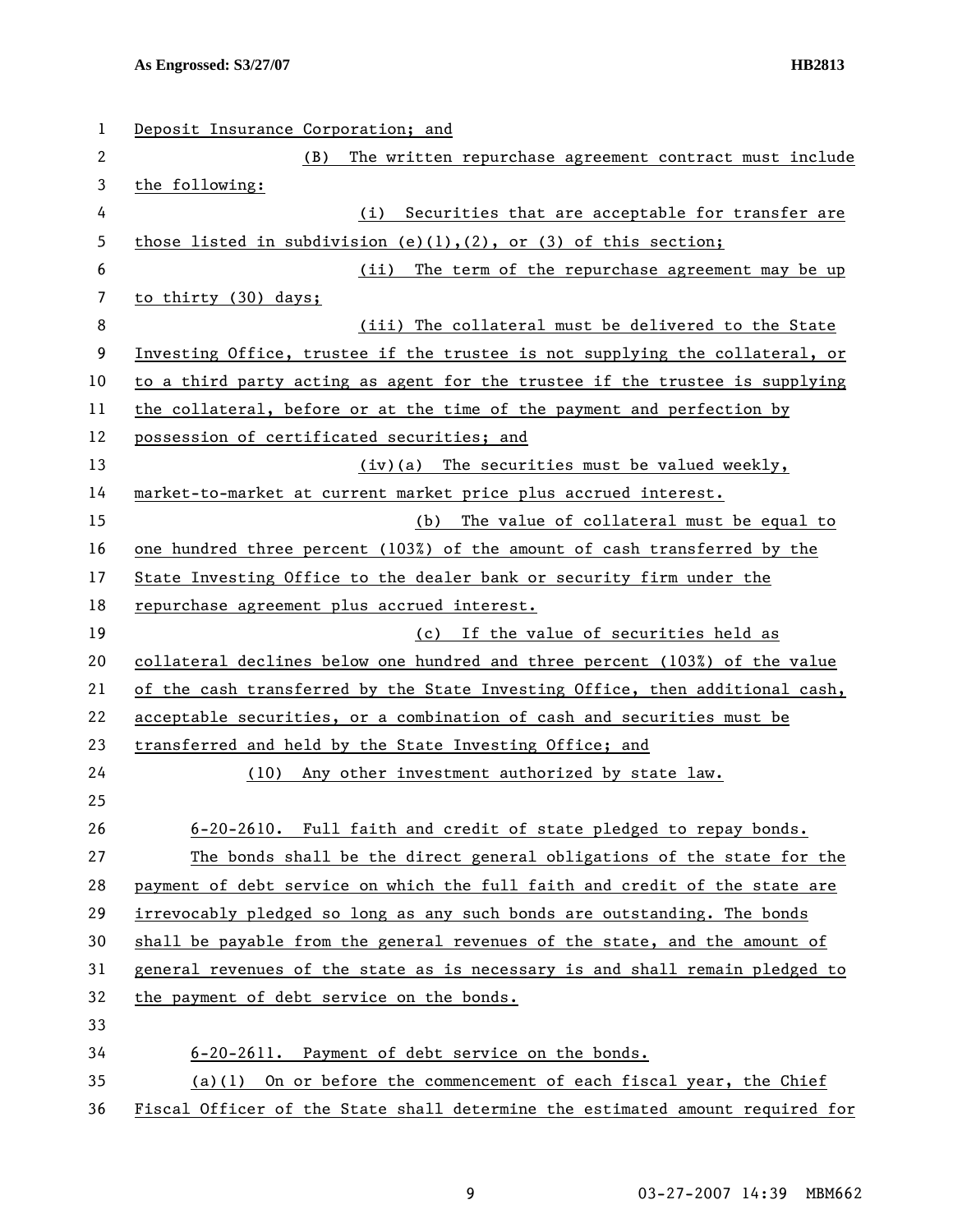| 1  | payment of all or a part of the debt service on the bonds issued under this   |
|----|-------------------------------------------------------------------------------|
| 2  | subchapter during the fiscal year to determine what amount of general         |
| 3  | revenues of the state will be required.                                       |
| 4  | The Chief Fiscal Officer of the State shall certify the<br>(2)                |
| 5  | estimated amount to the Treasurer of State.                                   |
| 6  | The Treasurer of State shall then make monthly transfers<br>(3)               |
| 7  | from the State Apportionment Fund to the Bond Fund of the amount of general   |
| 8  | revenues of the state required to pay the maturing debt service on bonds      |
| 9  | issued under this subchapter.                                                 |
| 10 | $(b)(1)$ The obligation to make monthly transfers of general revenues of      |
| 11 | the state from the State Apportionment Fund to the Bond Fund shall constitute |
| 12 | a first charge against the general revenues of the state prior to all other   |
| 13 | uses to which the general revenues of the state are devoted, either under     |
| 14 | present law or under any laws that may be enacted in the future.              |
| 15 | (2) However, to the extent other general obligation bonds of the              |
| 16 | state have been issued or may subsequently be issued, all general obligation  |
| 17 | bonds shall rank on a parity of security with respect to payment from general |
| 18 | revenues of the state.                                                        |
| 19 | (c) Moneys credited to the Bond Fund shall be used only to pay debt           |
| 20 | service on the bonds, either at maturity or upon redemption prior to          |
| 21 | maturity, and for such purposes the Treasurer of State is designated          |
| 22 | Disbursing Officer to administer such funds in accordance with this           |
| 23 | subchapter.                                                                   |
| 24 | (d) Moneys in the Bond Fund over and above the amount necessary to            |
| 25 | insure the prompt payment of debt service on the bonds, and the establishment |
| 26 | and maintenance of a reserve fund, if any, may be used for the redemption of  |
| 27 | bonds prior to maturity under the provisions pertaining to redemption prior   |
| 28 | to maturity, as set forth in the resolution or trust indenture authorizing or |
| 29 | securing the bonds.                                                           |
| 30 |                                                                               |
| 31 | 6-20-2612. Bonds exempt from state, county, and municipal taxes.              |
| 32 | Bonds and the interest on the bonds issued under this subchapter are          |
| 33 | exempt from state, county, and municipal taxes, including income taxes,       |
| 34 | inheritance taxes, and property taxes. The bonds shall be eligible to secure  |
| 35 | deposits of all public funds and shall be legal for investment of bank funds, |
| 36 | fiduciary funds, insurance company funds, trust funds, and public funds.      |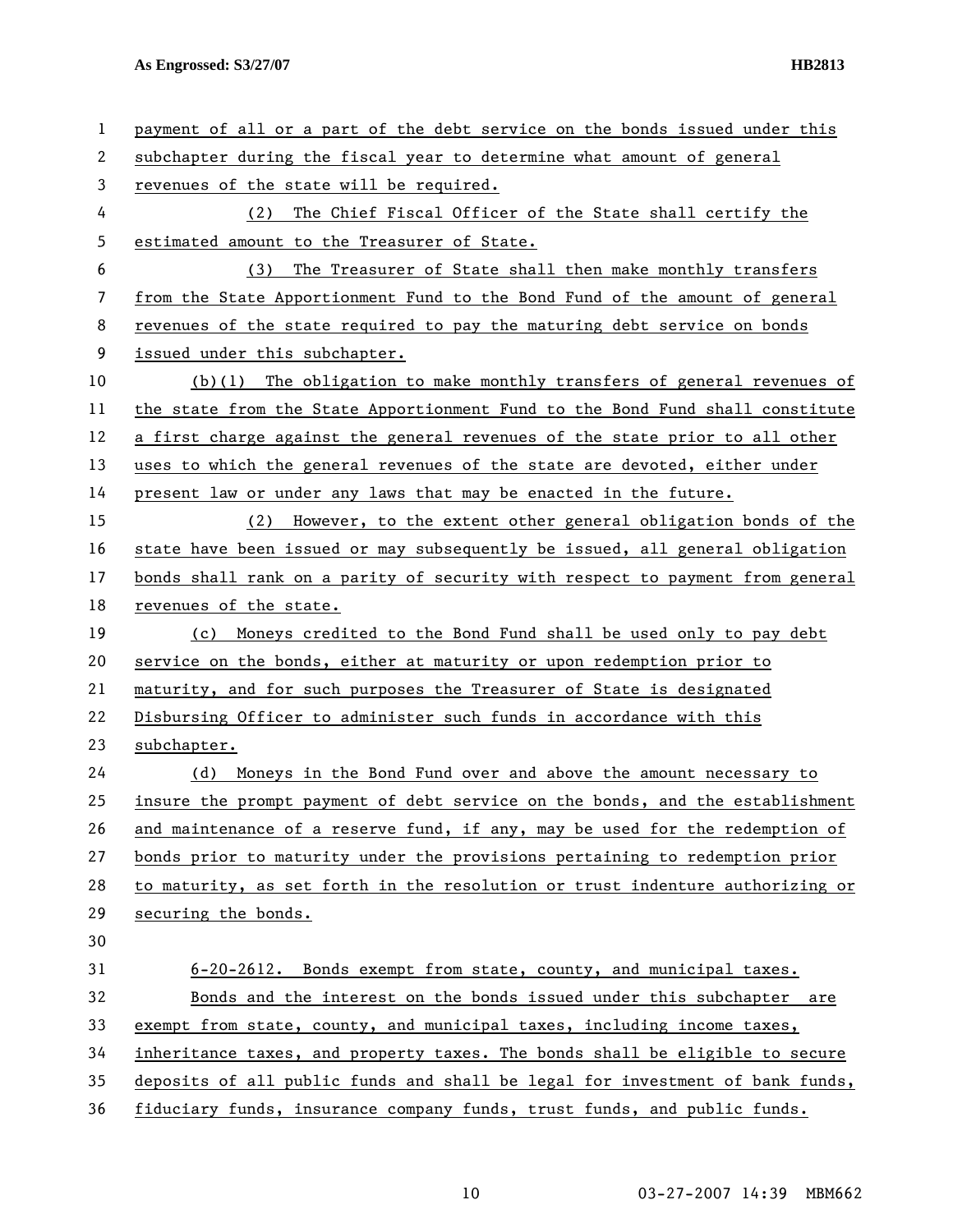| 1  |                                                                               |
|----|-------------------------------------------------------------------------------|
| 2  | 6-20-2613. Refunding bonds.                                                   |
| 3  | (a)(1) Bonds may be issued under this subchapter to refund any                |
| 4  | outstanding bonds issued under this subchapter.                               |
| 5  | Bonds issued under this section:<br>(2)                                       |
| 6  | (A) Do not require the commission to submit a written plan                    |
| 7  | to the Governor under $\S$ 15-20-1203(c); and                                 |
| 8  | Are not subject to the requirements for the approval<br>(B)                   |
| 9  | and proclamation of the Governor under § 15-20-1203(d).                       |
| 10 | (b)(1) The refunding bonds may be either sold for cash or delivered in        |
| 11 | exchange for the outstanding obligations.                                     |
| 12 | If sold for cash, the proceeds may be applied to the payment<br>(2)           |
| 13 | of the obligations refunded or may be deposited in irrevocable trust for the  |
| 14 | retirement of the outstanding obligations either at maturity or on an         |
| 15 | authorized redemption date.                                                   |
| 16 | $(c)(1)$ Refunding bonds shall in all respects be authorized, issued,         |
| 17 | and secured as provided for the bonds being refunded and shall have all the   |
| 18 | attributes of the refunded bonds.                                             |
| 19 | To the extent that the refunding bonds are not in a greater<br>(2)            |
| 20 | principal amount than the outstanding principal amount of the bonds being     |
| 21 | refunded, the principal amount of the refunding bonds shall not be subject to |
| 22 | the limit of seven hundred fifty million dollars (\$750,000,000) set forth in |
| 23 | § 6-20-2603(a) or the limit of one hundred fifty million dollars              |
| 24 | $(150,000,000)$ set forth in § 6-20-2603(b).                                  |
| 25 | The resolution or trust indenture under which the refunding bonds<br>(d)      |
| 26 | are issued shall provide that any refunding bonds shall have the same         |
| 27 | priority of payment as the obligations refunded.                              |
| 28 |                                                                               |
| 29 | 6-20-2614. Additional powers of the commission.                               |
| 30 | In addition to powers conferred under other laws, the commission may          |
| 31 | take appropriate action to carry out the purposes of this subchapter.         |
| 32 |                                                                               |
| 33 | 6-20-2615. No impairment of bond obligations.                                 |
| 34 | This subchapter constitutes a contract between the state and the<br>(a)       |
| 35 | registered owners of all bonds issued under this subchapter.                  |
| 36 | The contract shall never be impaired, and any violation of its<br>(b)         |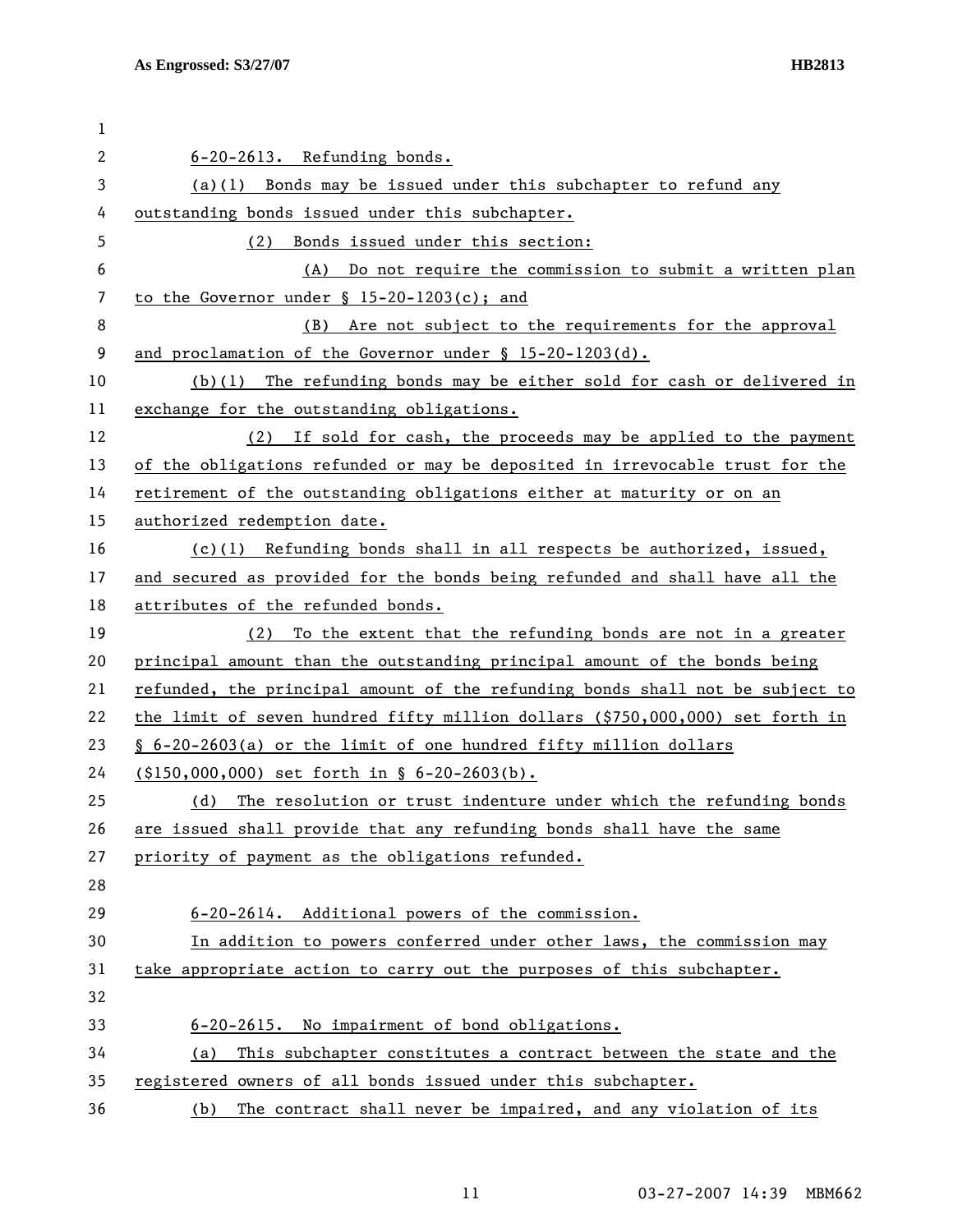| 1  | terms whether under purported legislative authority or otherwise shall be     |
|----|-------------------------------------------------------------------------------|
| 2  | enjoined by the courts at the suit of any bondholder or any taxpayer.         |
| 3  | (c) In like suit against the commission, the Treasurer of State, or           |
| 4  | other appropriate agency, officer, or official of the state, the courts shall |
| 5  | prevent a diversion of any revenues pledged hereunder and shall compel the    |
| 6  | restoration of diverted revenues by injunction or mandamus.                   |
| 7  | (d) Without limiting any other appropriate remedy at law or in equity,        |
| 8  | a bondholder may by an appropriate action including without limitation        |
| 9  | injunction or mandamus compel the performance of all covenants and            |
| 10 | obligations of the state, its officers and officials, under this subchapter.  |
| 11 |                                                                               |
| 12 | 6-20-2616. No obligations until bonds issued.                                 |
| 13 | This subchapter shall not create any right of any character unless the        |
| 14 | first series of bonds authorized by this subchapter has been sold and         |
| 15 | delivered.                                                                    |
| 16 |                                                                               |
| 17 | 6-20-2617. Election.                                                          |
| 18 | $(a)(1)(A)$ Bonds shall not be issued under this subchapter except with       |
| 19 | the consent of a majority of the qualified electors of the state voting on    |
| 20 | the question in substantially the form described in this section at any       |
| 21 | general election as determined by the Governor, unless the Governor, by       |
| 22 | proclamation, calls a special election concerning the issuance of bonds under |
| 23 | this subchapter.                                                              |
| 24 | (B) If the Governor does not place the issue on the ballot                    |
| 25 | at any general election or call a special election concerning the issuance of |
| 26 | bonds under this subchapter on or before June 30, 2011, the provisions of     |
| 27 | this subchapter shall be void and no bonds shall be issued.                   |
| 28 | (2) If the question is presented at a general election, notice                |
| 29 | thereof shall be published by the Secretary of State by one (1) insertion in  |
| 30 | a newspaper of general circulation in the state at least sixty (60) days      |
| 31 | prior to the general election, and notice thereof shall be mailed to each     |
| 32 | county board of election commissioners and the sheriff of each county at      |
| 33 | least sixty (60) days prior to the general election.                          |
| 34 | (3) If a special election is called by the Governor, the                      |
| 35 | proclamation of the special election shall be made at least sixty (60) days   |
| 36 | prior to the date fixed by the proclamation for the election, and notice of   |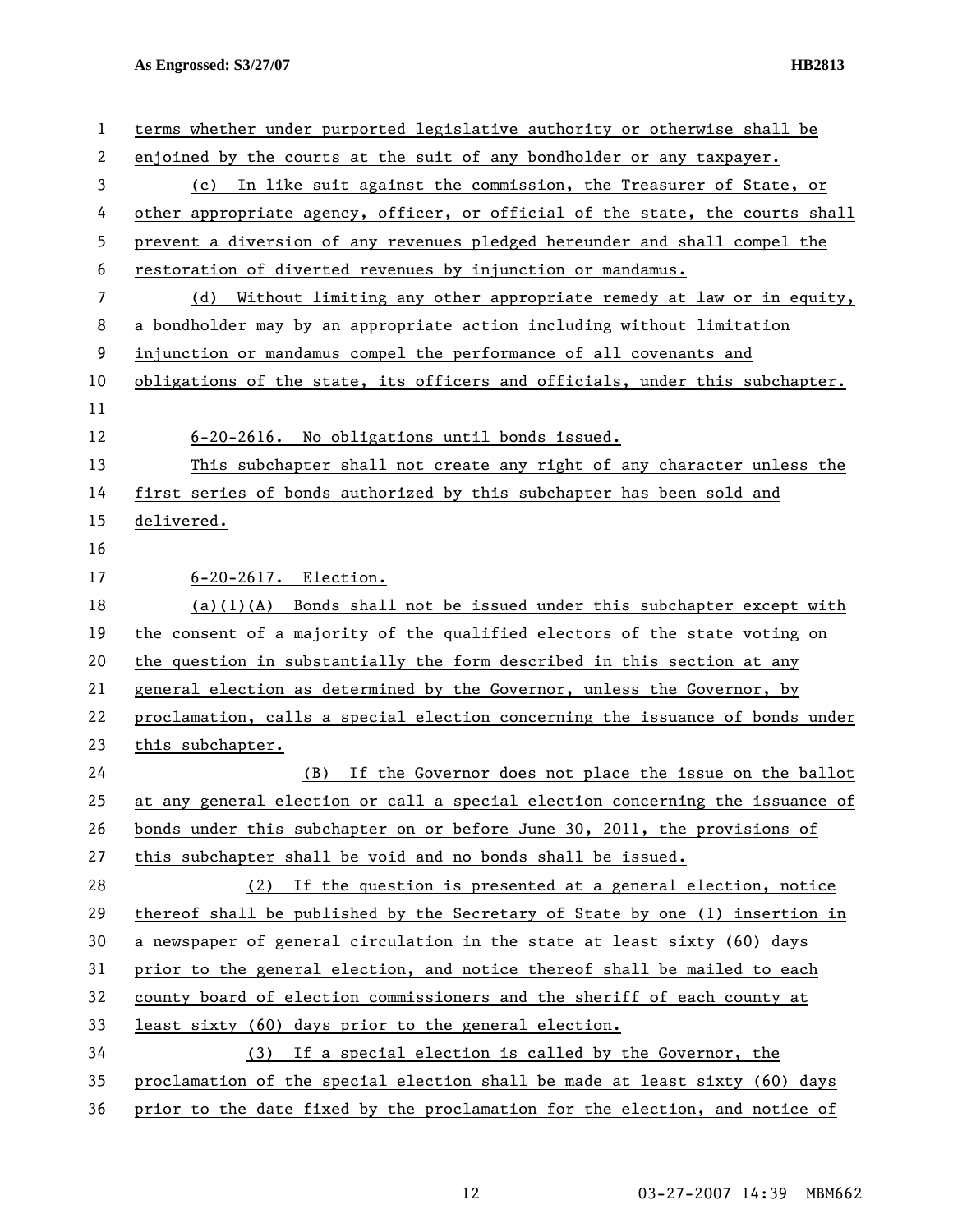| 1  | the special election shall be given by publication of the proclamation for    |
|----|-------------------------------------------------------------------------------|
| 2  | one (1) insertion in one (1) newspaper of general circulation published in    |
| 3  | each county in the state not less than thirty (30) days prior to the date of  |
| 4  | the special election.                                                         |
| 5  | (4) If there is no newspaper regularly published in a county,                 |
| 6  | the proclamation may be published in any newspaper having a general           |
| 7  | circulation in the county.                                                    |
| 8  | In the case of the notice or proclamation for the election, it<br>(b)         |
| 9  | shall not be necessary to publish this subchapter in its entirety, but the    |
| 10 | notice or proclamation shall state that it is issued to submit to the people  |
| 11 | substantially the following question:                                         |
| 12 | "Shall the commission be authorized to issue General Obligation bonds under   |
| 13 | the authority of the Arkansas Public School Academic Facilities Financing Act |
| 14 | of 2007, for the financing of public school academic facilities to serve the  |
| 15 | citizens of the State of Arkansas, in total principal amount not to exceed    |
| 16 | seven hundred fifty million dollars (\$750,000,000) in series from time to    |
| 17 | time in principal amounts not to exceed, without prior approval of the        |
| 18 | General Assembly, one hundred fifty million dollars (\$150,000,000) in any    |
| 19 | fiscal biennium, which bonds shall be secured by a pledge of the full faith   |
| 20 | and credit of the State of Arkansas?"                                         |
| 21 | (c) Whether the question is presented at a general election or at a           |
| 22 | special election, the title of this subchapter shall be the ballot title, and |
| 23 | there shall be printed on the ballot the proposition as stated above and the  |
| 24 | following:                                                                    |
| 25 | "FOR Issuance of State of Arkansas Public School Academic Facilities General  |
| 26 | Obligation bonds                                                              |
| 27 |                                                                               |
| 28 | AGAINST Issuance of State of Arkansas Public School Academic Facilities       |
| 29 | 11<br>General Obligation bonds                                                |
| 30 | $(d)(1)$ The county boards of election commissioners of the several           |
| 31 | counties of the state shall hold and conduct the election, and each board may |
| 32 | take action with respect to the appointment of election officials and other   |
| 33 | matters as the law requires.                                                  |
| 34 | The vote shall be canvassed and the result declared in each<br>(2)            |
| 35 | county by the county boards of election commissioners.                        |
| 36 | Within ten (10) days after the date of the election the<br>(3)                |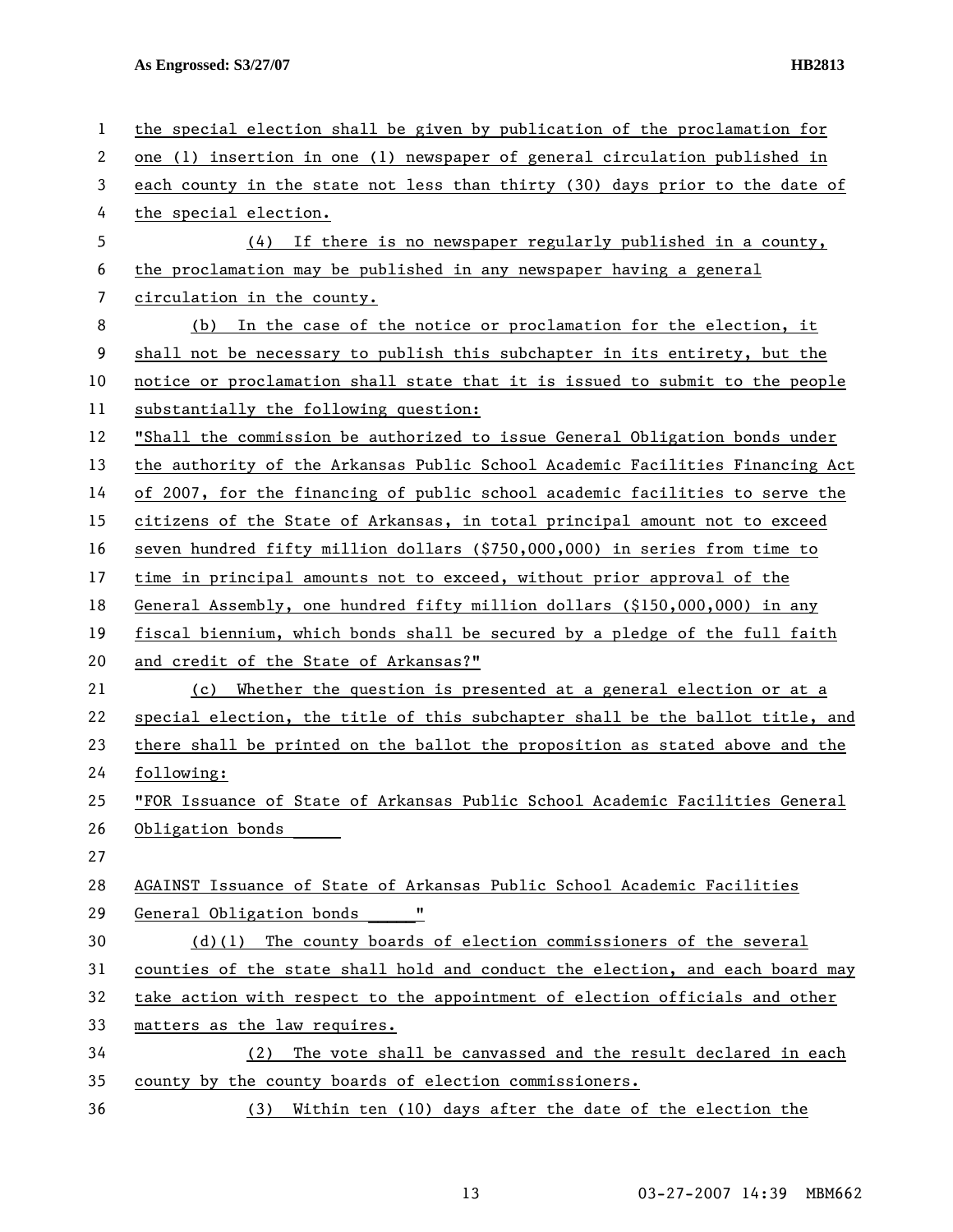| 1  | results shall be certified by the county boards of election commissioners to  |
|----|-------------------------------------------------------------------------------|
| 2  | the Secretary of State who shall tabulate all returns received by him or her  |
| 3  | and certify to the Governor the total vote for and against the proposition    |
| 4  | submitted under this section.                                                 |
| 5  | (e) The result of the election shall be proclaimed by the Governor by         |
| 6  | publication one (1) time in a newspaper published in the City of Little Rock, |
| 7  | Arkansas, and the results as proclaimed shall be conclusive unless attacked   |
| 8  | in the courts within thirty (30) days after the date of the publication.      |
| 9  |                                                                               |
| 10 | 6-20-2618. Effect of election.                                                |
| 11 | (a) If a majority of the qualified electors voting on the question            |
| 12 | vote for the issuance of the bonds, the commission shall proceed with the     |
| 13 | sale and the issuance of the bonds as provided in this subchapter.            |
| 14 | (b) If a majority of the qualified electors voting on the question            |
| 15 | vote against the issuance of the bonds, the bonds authorized by this          |
| 16 | subchapter shall not be sold or issued, and this subchapter shall be of no    |
| 17 | further effect.                                                               |
| 18 |                                                                               |
| 19 | 6-20-2619. No waiver of previous authority to issue bonds.                    |
| 20 | This subchapter shall not constitute a waiver of the authority to issue       |
| 21 | bonds under any other legislation authorizing the issuance of bonds for       |
| 22 | similar purposes.                                                             |
| 23 |                                                                               |
| 24 | 6-20-2620. Severability.                                                      |
| 25 | If, for any reason, any section or provision of this subchapter shall         |
| 26 | be held to be unconstitutional or invalid for any reason, such holding shall  |
| 27 | not effect the remainder of this subchapter, but this subchapter, insofar as  |
| 28 | it is not in conflict with the Constitution of the State or the Constitution  |
| 29 | of the United States, shall be permitted to stand, and the various provisions |
| 30 | of this subchapter are hereby declared to be severable for that purpose.      |
| 31 |                                                                               |
| 32 | 6-20-2621. Cases involving bonds.                                             |
| 33 | A case involving the validity of this subchapter or involving the bonds       |
| 34 | issued under this subchapter shall be deemed of public interest and shall be  |
| 35 | advanced by all courts and heard as a preferred cause, and all appeals from   |
| 36 | judgments or decrees rendered in such cases shall be taken within thirty (30) |